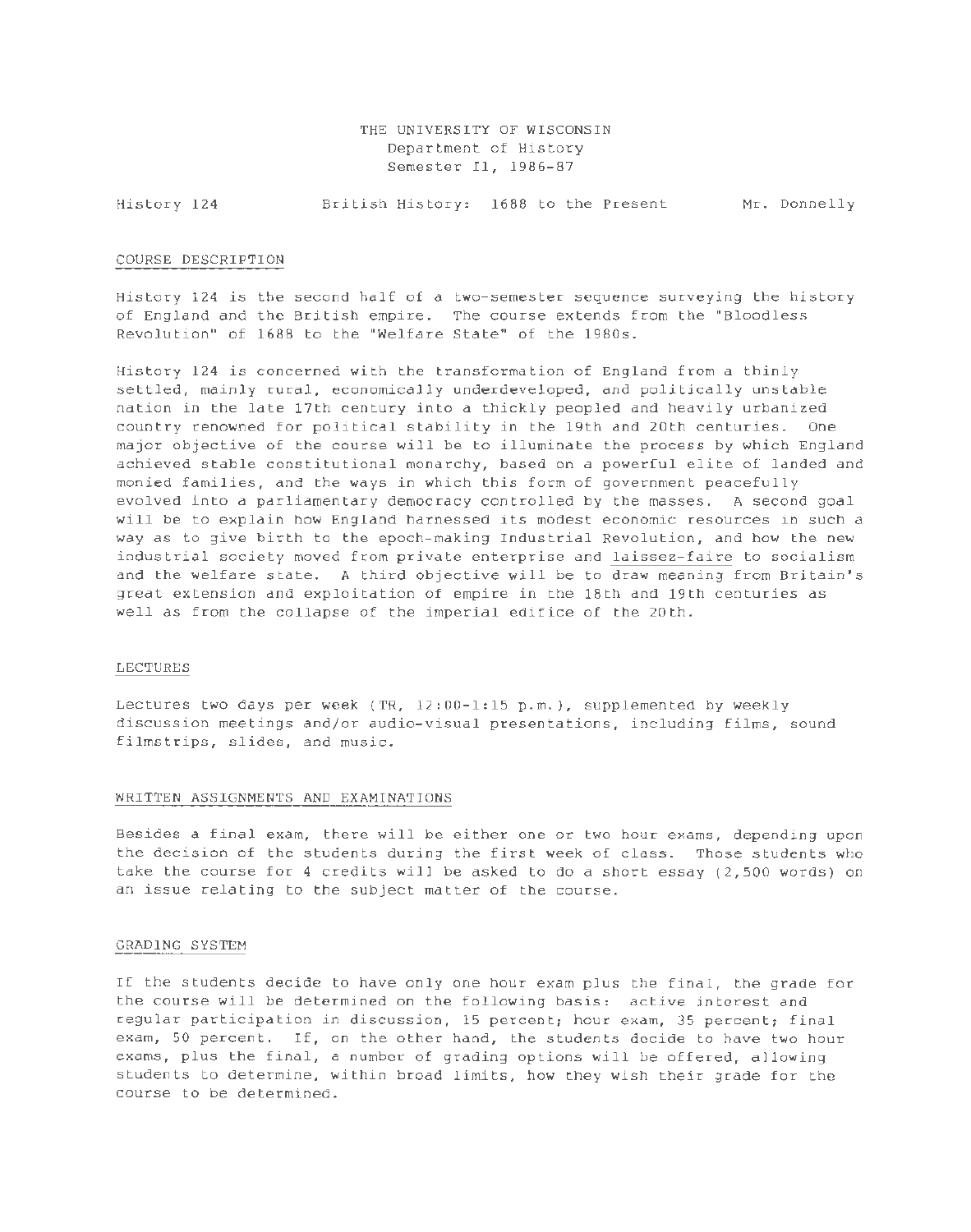## REQUIRED READINGS

Briggs, Asa, Victorian People (Chicago U.P. ).

Hay, Douglas, et al., Albion's Fatal Tree: Crime and Society in Eighteenth-Century England (Pantheon Books) .

Hobsbawm, E. J., Industry and Empire. Pelican Economic History of England, Vol. 3 (Penguin Books) .

Porter, Bernard, The Lion's Share (Longman).

Prall, Stuart E., The Bloodless Revolution: England, 1688 (University of Wisconsin Press).

Webb, R. K., Modern England, 2nd ed. (Harper and Row).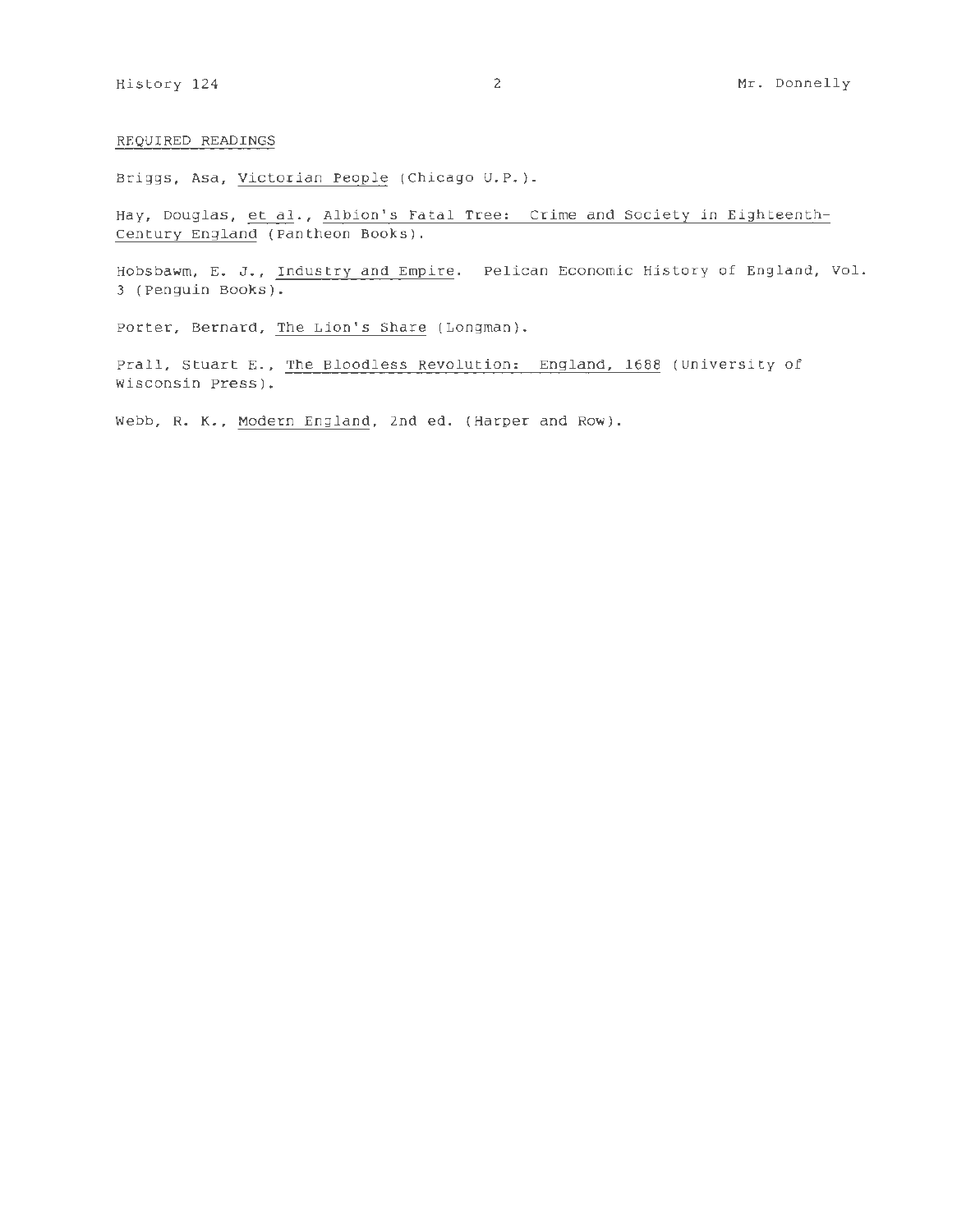## GENERAL COURSE OUTLINE

| Week          | Topic |                                                                    |  |  |
|---------------|-------|--------------------------------------------------------------------|--|--|
| $1/19 - 1/23$ |       | 1. Crown and Parliament under the Later Stuarts, 1660-88           |  |  |
| $1/26 - 1/30$ | $2 -$ | The Bloodless Revolution: Defended and Confirmed,<br>1688-1714     |  |  |
| $2/2 - 2/6$   | $3 -$ | Early Eighteenth-Century England, 1714-42                          |  |  |
| $2/9 - 2/13$  | 4.    | Scotland, Ireland, and the Empire                                  |  |  |
| $2/16 - 2/20$ | 5.    | The New Religion and the New Politics, 1770-89                     |  |  |
| $2/23 - 2/27$ | 6.    | The Economic Revolution, 1780-1840                                 |  |  |
| $3/2 - 3/6$   | 7.    | Britain and the French Revolution, 1789-1815                       |  |  |
| $3/9 - 3/13$  | 8.    | The Growth of Liberalism and the Triumph of Reform,<br>$1815 - 47$ |  |  |
| $3/16 - 3/20$ | 9.    | Social Discord and Liberal Consensus, 1830-67                      |  |  |
| $3/23 - 3/27$ | 10.   | The Claims of Democracy and Nationality, 1867-1900                 |  |  |
| $3/30 - 4/3$  | 11.   | Imperialism, 1870-1914                                             |  |  |
| $4/6 - 4/8$   | 12.   | Social Reform, 1870-1914                                           |  |  |
| $4/20 - 4/24$ | 13.   | Britain and World War I                                            |  |  |
| $4/27 - 5/1$  | 14.   | The Interwar Years, 1918-39                                        |  |  |
| $5/4 - 5/8$   | 15.   | Great Challenges: War, Socialism, and Prosperity,<br>$1940 - 67$   |  |  |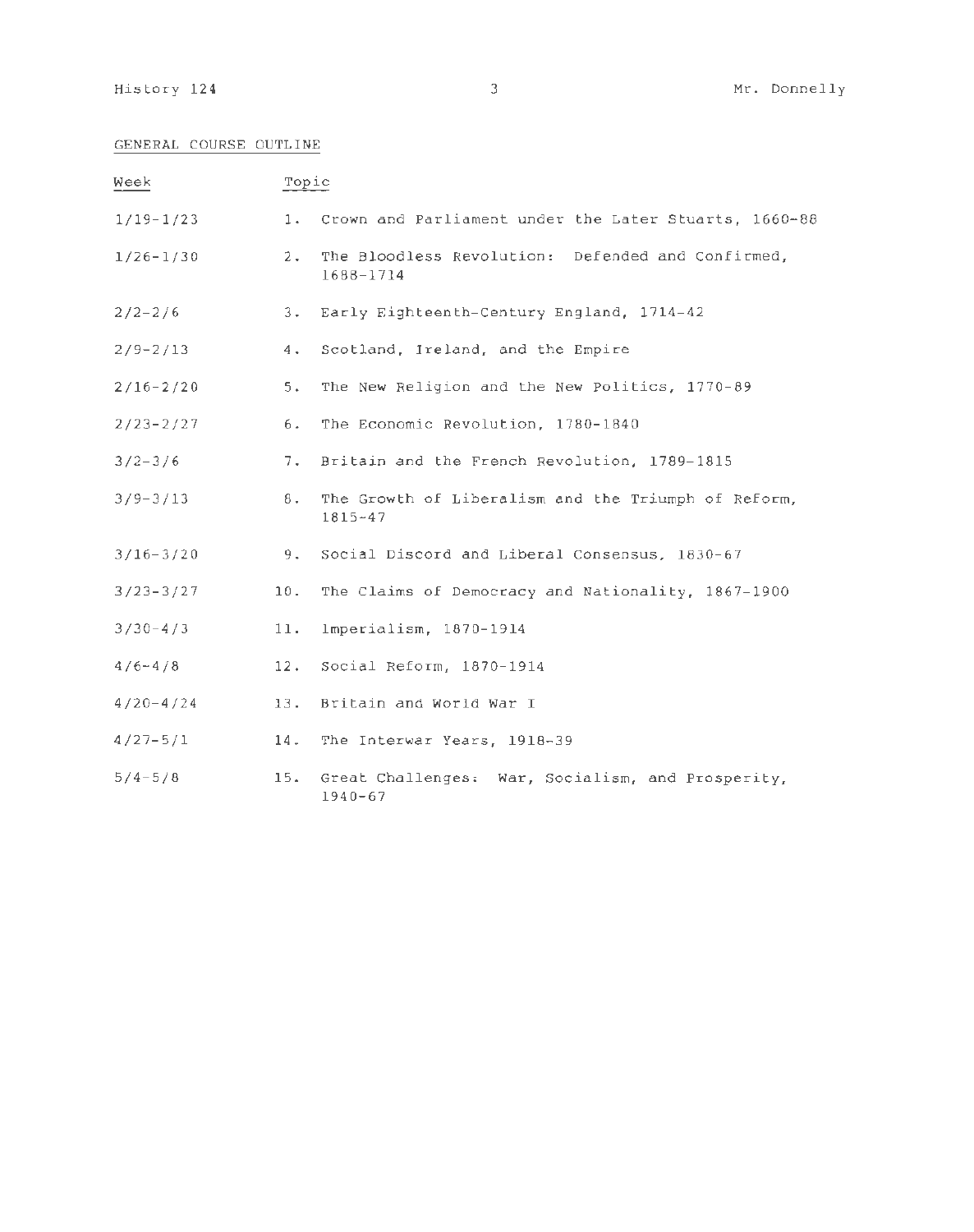UNIVERSITY OF WISCONSIN Department of History Semester II, 1986-87

 $\sim$   $-$ 

 $\mathcal{L}^{\mathcal{L}}$  , where  $\mathcal{L}^{\mathcal{L}}$  are  $\mathcal{L}^{\mathcal{L}}$  , and the following

| History 124   | Required Reading                                               | Mr. Donnelly                                                            |
|---------------|----------------------------------------------------------------|-------------------------------------------------------------------------|
| Week          | Topic                                                          | Readings                                                                |
| $1/19-1/23$   | Crown and Parliament under the Later<br>Stuarts, 1660-88       | Prall, 3-165                                                            |
| $1/26 - 1/30$ | The Bloodless Revolution: Defended<br>and Confirmed, 1688-1714 | Prall, 166-293                                                          |
| $2/2 - 2/6$   | Early Eighteenth-Century England,<br>$1714 - 42$               | Webb, $1-32$ , $42-60$ ;<br>Hay et al., 17-117                          |
| $2/9 - 2/13$  | Scotland, Ireland and the Empire                               | Webb, 60-69, 73-81;<br>Hay et al., 167-308                              |
| $2/16 - 2/20$ | The New Religion and the New Politics,<br>$1770 - 89$          | Webb, $32-42$ ,<br>$81 - 101, 119 - 28$                                 |
| $2/23 - 2/27$ | The Economic Revolution, 1780-1840                             | Webb, $102 - 119$ ;<br>Hobsbawm, $23-108$                               |
| $3/2 - 3/6$   | Britain and the French Revolution,<br>1789-1815                | Webb, 129-51                                                            |
| $3/9 - 3/13$  | The Growth of Liberalism and the<br>Triumph of Reform, 1815-47 | Webb, 152-233;<br>Briggs, 1-139                                         |
| $3/16 - 3/20$ | Social Discord and Liberal<br>Consensus, 1830-67               | Webb, 233-77,<br>296-312; Briggs,<br>140-299; Hobsbawm,<br>chaps. $6-7$ |
| $3/23 - 3/27$ | The Claims of Democracy and<br>Nationality, 1867-1900          | Webb, 331-45,<br>$358 - 416$ , $426 - 31$ ;<br>Porter, $1-151$          |
| $3/30 - 4/3$  | Imperialism, 1870-1914                                         | Webb, 345-358,<br>$431-48$ ; Porter,<br>$152 - 232$                     |
| $4/6 - 4/8$   | Social Reform, 1870-1914                                       | Webb, $448 - 61$ ,<br>462-75; Hobsbawm,<br>chaps. $8-10$                |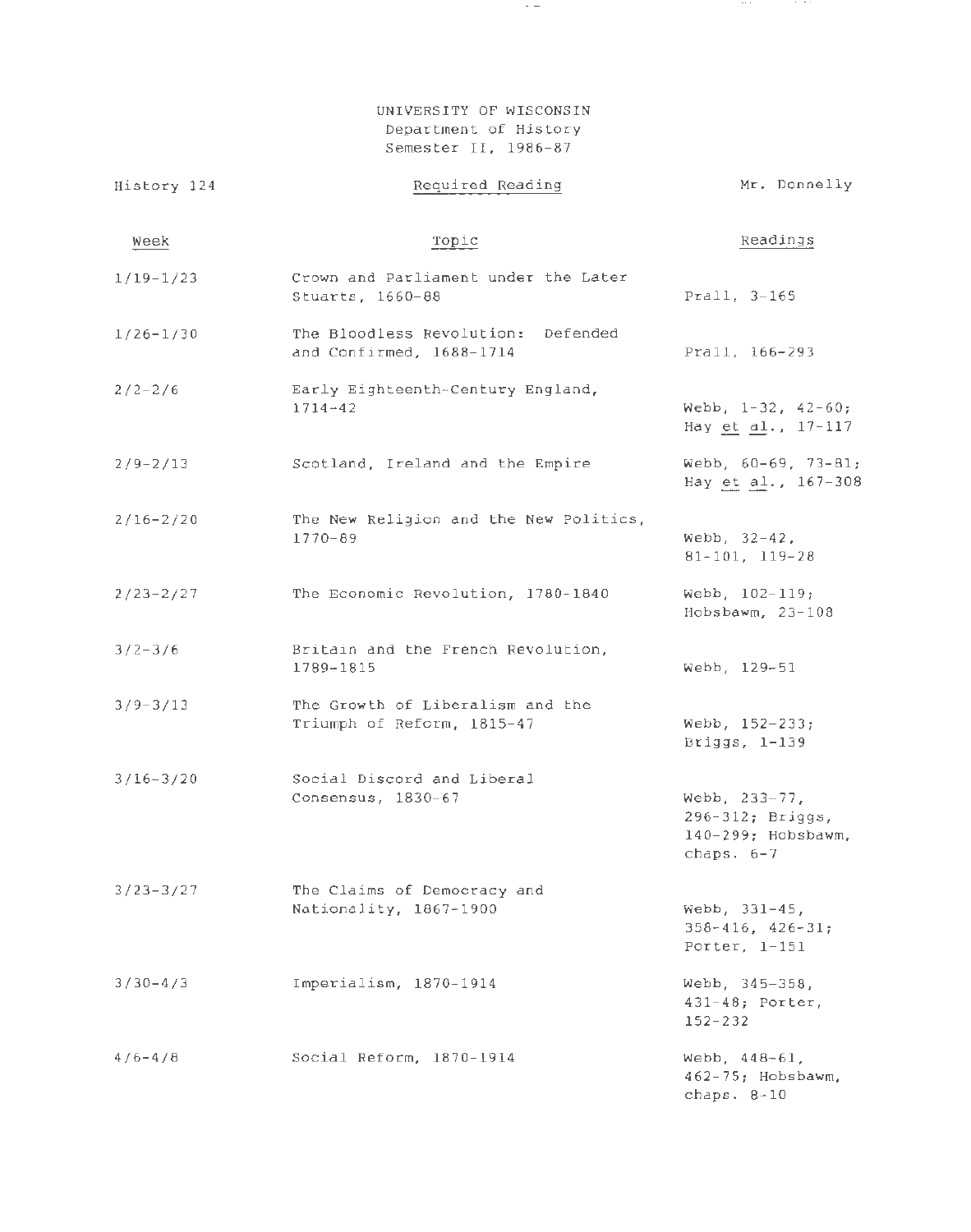| History 124   | REQUIRED READING CONT'D                                      | Mr. Donnelly                                                                          |
|---------------|--------------------------------------------------------------|---------------------------------------------------------------------------------------|
| $4/20 - 4/24$ | Britain and World War I                                      | Webb, $75-502$ ;<br>Porter, 233-58                                                    |
| $4/27 - 5/1$  | The Interwar Years, 1918-39                                  | Webb. $502-36$ ;<br>Porter, 259-302;<br>Hobsbawm, $207-48$                            |
| $5/4 - 5/8$   | Great Challenges: War, Socialism,<br>and Prosperity, 1940-67 | Webb, $536-45$ .<br>$558 - 93:$<br>Porter, 303-54;<br>Hobsbawm, 249-93,<br>$313 - 21$ |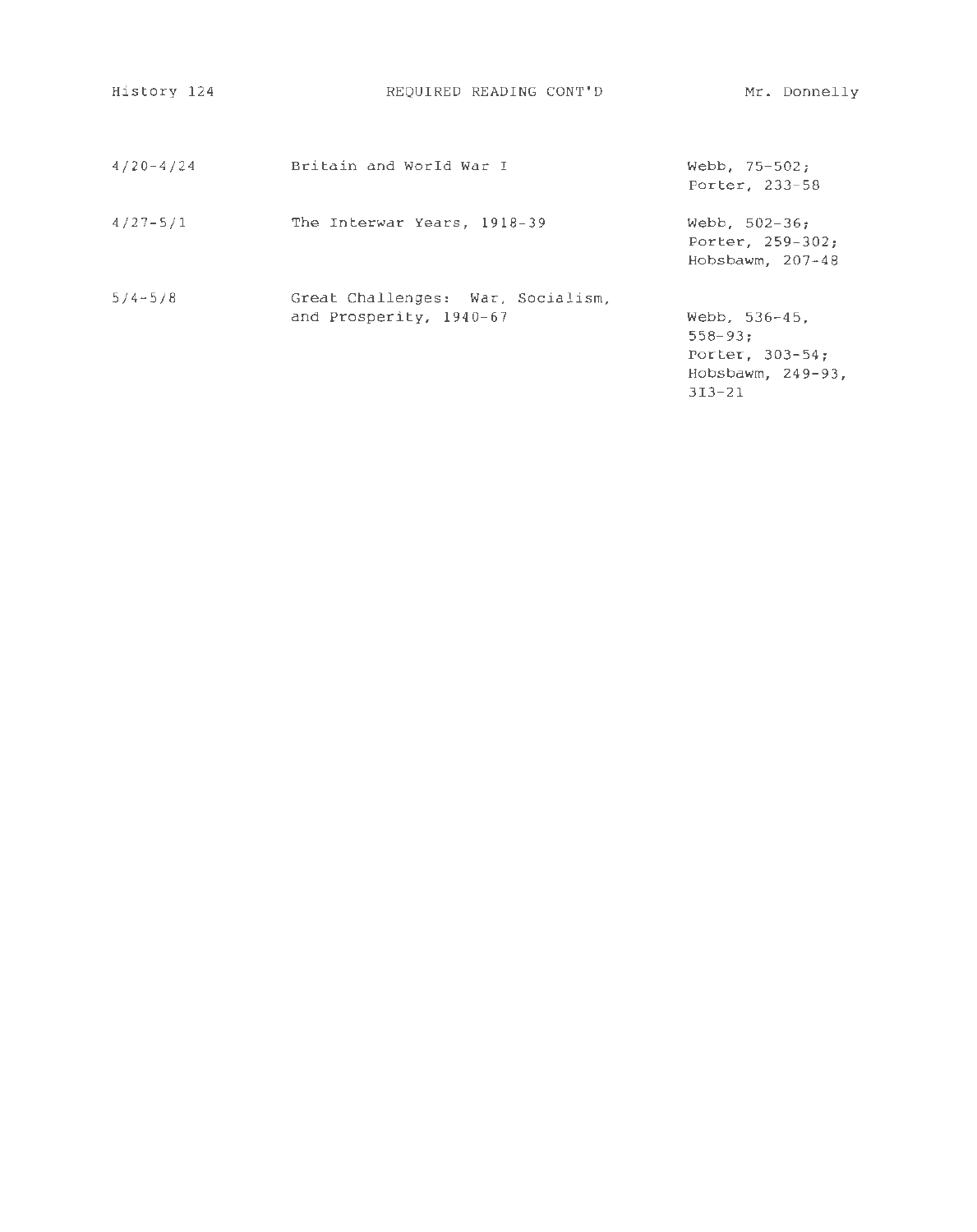History 124 Mr. Donnelly Sem. II, 1986-87

# Webb: Page Conversions

| Week           | $1st$ $Ed.$                   | $2nd$ Ed.                             |
|----------------|-------------------------------|---------------------------------------|
| $1$ .          | $- -$                         | ——                                    |
| 2.             | --                            | $- -$                                 |
| 3.             | $1-32, 42-60$                 | $1-30, 40-61$                         |
| 4.             | $60-69, 73-81$                | $61 - 71, 79 - 86$                    |
| 5.             | $32-42$ , $81-101$ , $119-28$ | $30-39$ , $86-104$ , $122-31$         |
| 6.             | $102 - 19$                    | $107 - 22$                            |
| $7$ .          | $129 - 51$                    | $134 - 55$                            |
| $\mathbf{8}$ . | 152-233                       | 157-236                               |
| 9.             | 233-77, 296-312               | $236 - 82$ , $301 - 16$               |
| $10.$          | 331-45, 358-416, 426-31       | $339 - 52$ , $365 - 412$ , $433 - 37$ |
| 11.            | $345 - 58$ , $431 - 48$       | $352 - 65$ , 437-54                   |
| 12.            | 448-61, 462-75                | $454 - 66$ , $469 - 81$               |
| 13.            | 475-502                       | 481-509                               |
| 14.            | $502 - 36$                    | $509 - 41$                            |
| 15.            | $536 - 45, 558 - 93$          | 541-49, 565-626                       |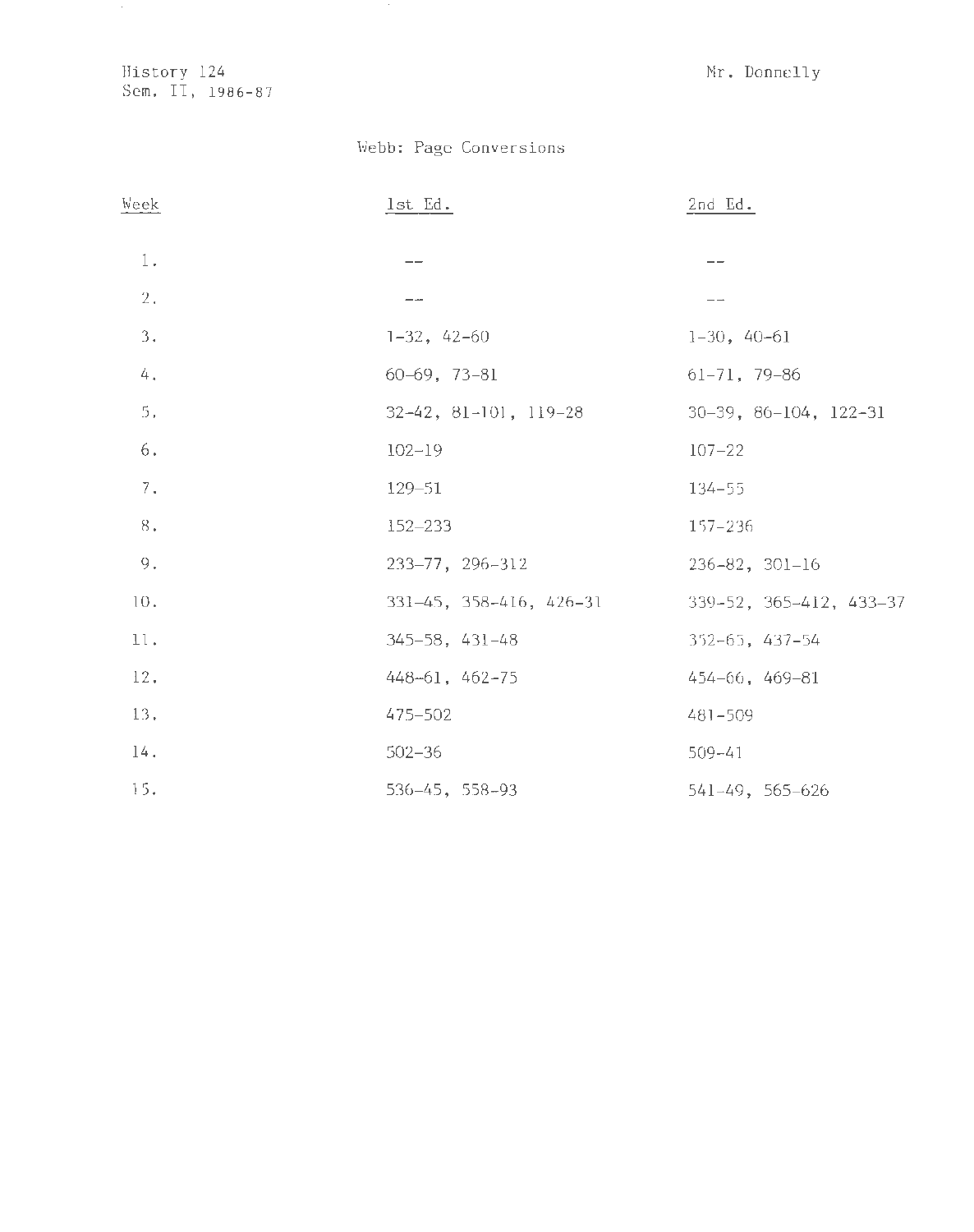## UNIVERSITY OF WISCONSIN Department of History Spring 1987

HISTORY 124

I

PAPER GUIDELINES MR. DONNELLY

Four-credit students are required to write an analytical essay of some 2,500 words based on the reading of one biography or memoir chosen from the list provided. Choose your topic with care. It is easier to write about something that interests you. Feel free to consult us about selecting a topic or book from the list. The paper is due on the last day of class, May 8. Late papers will not be accepted.

The purpose of the assignment is to develop your reading and writing skills. The topics reflect controversial areas *in* British historiography. The questions listed under each topic are guidelines to assist you in developing a single theme around which you will organize your paper. Consider the questions collectively as ways of defining this theme. In other words, do not select only one question if more than one is provided.

Since each of the topics concerns a controversial issue *in* British history, authors cited under each topic may well take different or diametrically opposed views. You may even find that the book you have chosen takes a position on a certain subject which challenges the analysis offered in your required reading or by the lecturer or T.A. You might then wish to explain why one argument is more persuasive than the other. But the important thing is that you extract from the book the author's thesis. This is the first step in reading history analytically.

In organizing your paper you might wish to adhere to the following guidelines:

- 1) Discuss briefly the nature and significance of the general topic.
- 2) Select a theme related to this controversial phenomenon, event, or person.
- 3) Identify and describe the author's position on this theme and support your generalizations with examples.
- 4) Assess how convincingly the author has presented his/her position.

Your paper should be no less than 8 pages and no more than 12 pages long, typed and double-spaced. Most standard typewriters will yield about 250 words per page with one-inch margins. If your typewriter does not, adjust the length accordingly.

History is a literary as well as an academic discipline and as in all other fields, a clear, precise, and smooth writing style is of the utmost importance. The clarity and sharpness of your thinking about a particular subject is inevitably reflected by how well you express your thoughts on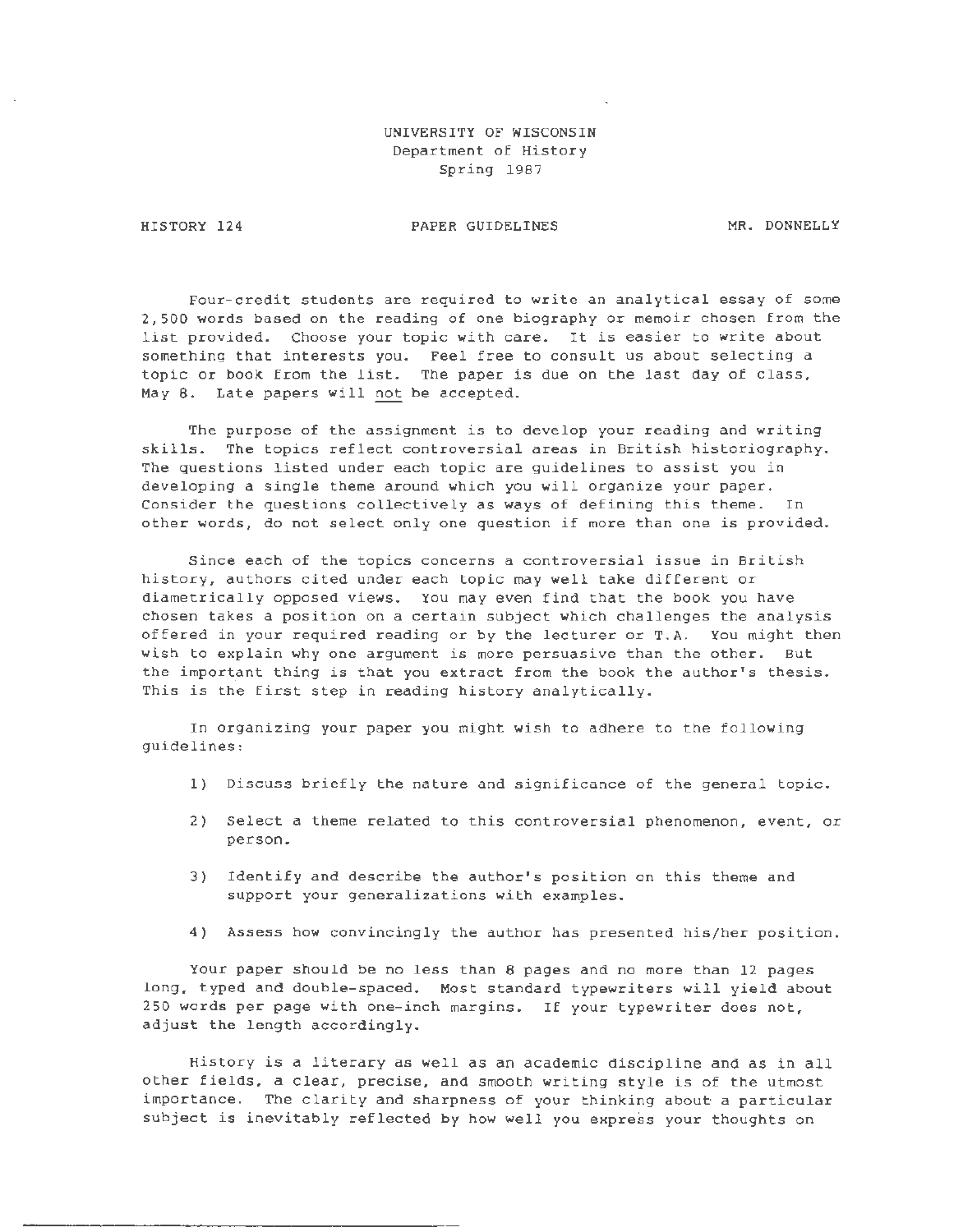paper. we are not interested in what you meant to say but in what you actually say. You will only do yourself a disservice by couching your ideas in awkward, imprecise, and unclear prose . No matter how good your writing skills are, there *is* always room for improvement. A wonderful and concise review of some of the basic rules of good writing can be found in William Strunk, Jr. and E. B. White, The Elements of Style, available at the University Book Store.

Another valuable resource to aid you in developing your writing style is the Writing Lab in 6171 H.C. White. In addition to providing a series of short courses on various aspects of paper writing, the Writing Lab staff will sit down with you individually to assess the strengths and weaknesses of your written work. we would strongly advise you to aim at finishing your paper a week before the due date and then taking it to the Writing Lab for revisions. You might also ask a friend to read your paper to see if you are saying exactly what you mean to say. And also give yourself enough time to polish the prose of your first draft.

Do not ignore the conventional scholarly apparatus in your essay. You must footnote 1) direct quotes and 2) the controversial opinions of others, even when you describe them in your own words. Avoid lengthy quotes. Since you are dealing with only one book you can use the following informal method of citation. Within the text place the author's last name and the page number of your reference in parentheses, for example (Prall, p. 15). You might also wish to cite relevant material from your required reading or the lectures, for example (Donnelly, month/day) .

Give your paper a title which suggests the theme you are examining and make sure you have offered the full title of the book you have chosen in your first paragraph.

Spelling mistakes are intolerable. Keep a dictionary at hand when you do your final draft.

One last reminder -- do not judge a book by the number of pages it contains. It *is* sometimes easier to read a long book than a turgid, jargon-loaded short one. Perhaps the most entertaining book on the list of paper topics *is* Robert Blake's Disraeli, a modest tome of over 600 pages. Consult us for suggestions of what are "good reads," but remember, there *is*  no accounting for taste.

Having said all this, it may seem merciless to then tell you to have fun with the papers. For many of us the writing process serves to crystallize and sharpen our thinking, and thinking can be a very enjoyable process. Remember the words of Dorothy Parker: "I hate writing but I love having written. •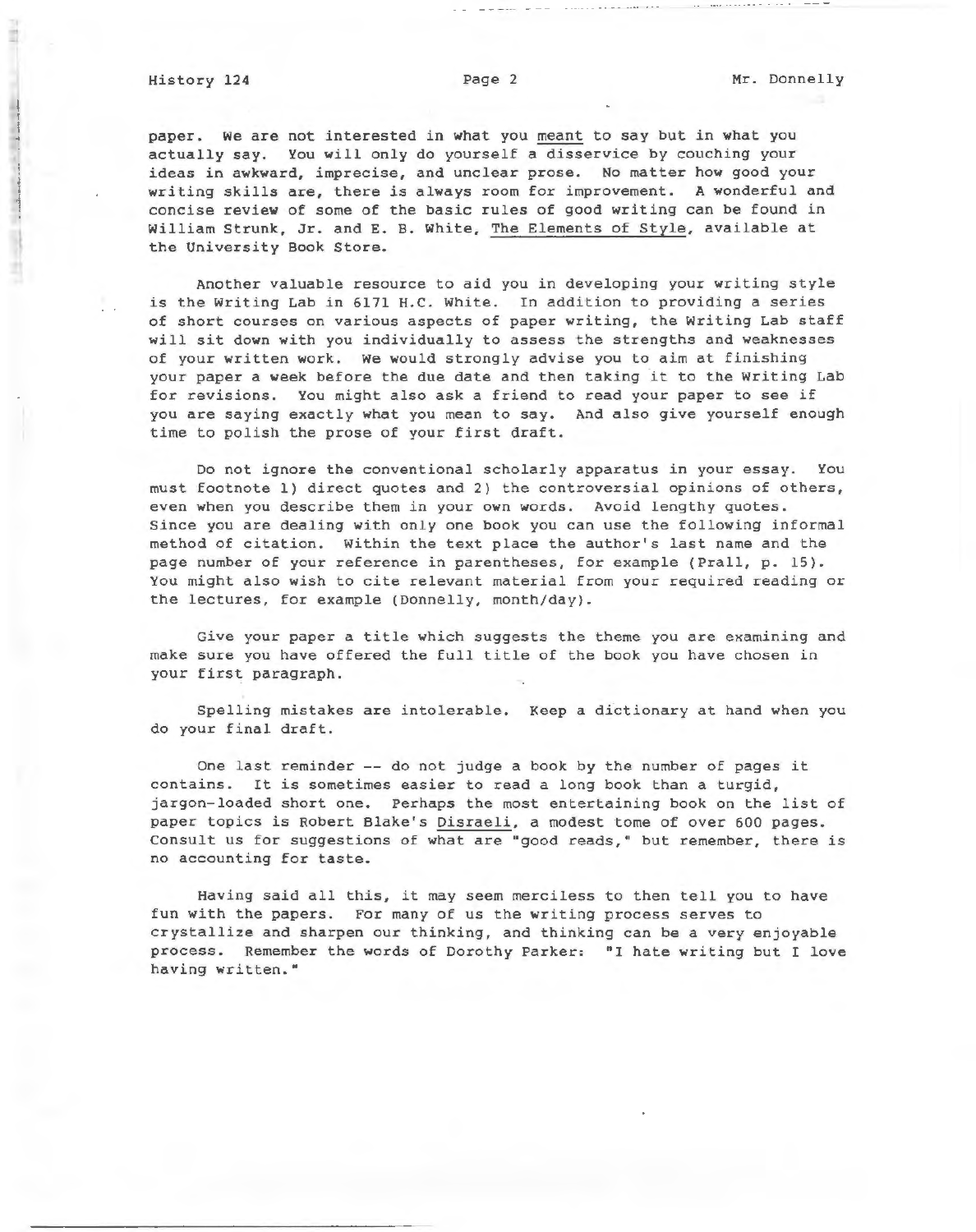Sem II - 1987

Suggested Paper Topics. 1688-1840

1. The Revolution of 1688: Explore the extent to which the personalities and policies of James II and William of Orange brought about the revolution. Was William justified in assisting disaffected Englishmen in the overthrow of the hereditary monarch James? How do you account for James's tragedy? Can his failure be attributed to his own willful blunders. or were other forces at work against him? Has James a tyrant? Was William a liberator?

> Maurice Ashley, James II (1977) S .B. Baxter, William III (1966) J.P. Kenyon, Robert Spencer, Earl of Sunderland (1958) John Miller. James II: A Study in Kingship (1978) Lucille Pinkham, William III and the Respectable Revolution (1954) F.C. Turner, James II  $(1948)$

2. Early eighteenth century political stability: Was the source of stability the fact that Britain was a one-party state? Where did effective authority rest -- with the king or with his ministers? ilow do you account for Walpole's ascendancy? What factors created and/or inhibited the emergence of an effective opposition party?

> H.T. Dickinson, Bolingbroke (1970) H.T. Dickinson, Walpole and the Whig Supremacy (1976) R. Hatton, George I (1979) Betty Kemp, Sir Robert Walpole (1976) J.H. Plumb, Sir Robert Halpole (2 vols., 1956, 1960)

3 . George III and the constitution: Did the king really intend to undermine the powers of parliament so as to enhance monarchical authority? How did this perception lead to political unrest in America, Ireland, and Britain? How do you account for the development of a parliamentary opposition? Did it emerge as part of a struggle for ideals and principles, or was it part of a scramble for power and office?

> S. Ayling, The Elder Pitt, Earl of Chatham (1976) John Brooke, King George III (1972) John W. Derry. Charles James Fox (1972) R.J.S. Hoffman, The Marquis: A Study of Lord Rockingham, 1730- 1782 (1975) Richard Pares. George III and the Politicians (1954) P.D.G. Thomas, Lord North (1976)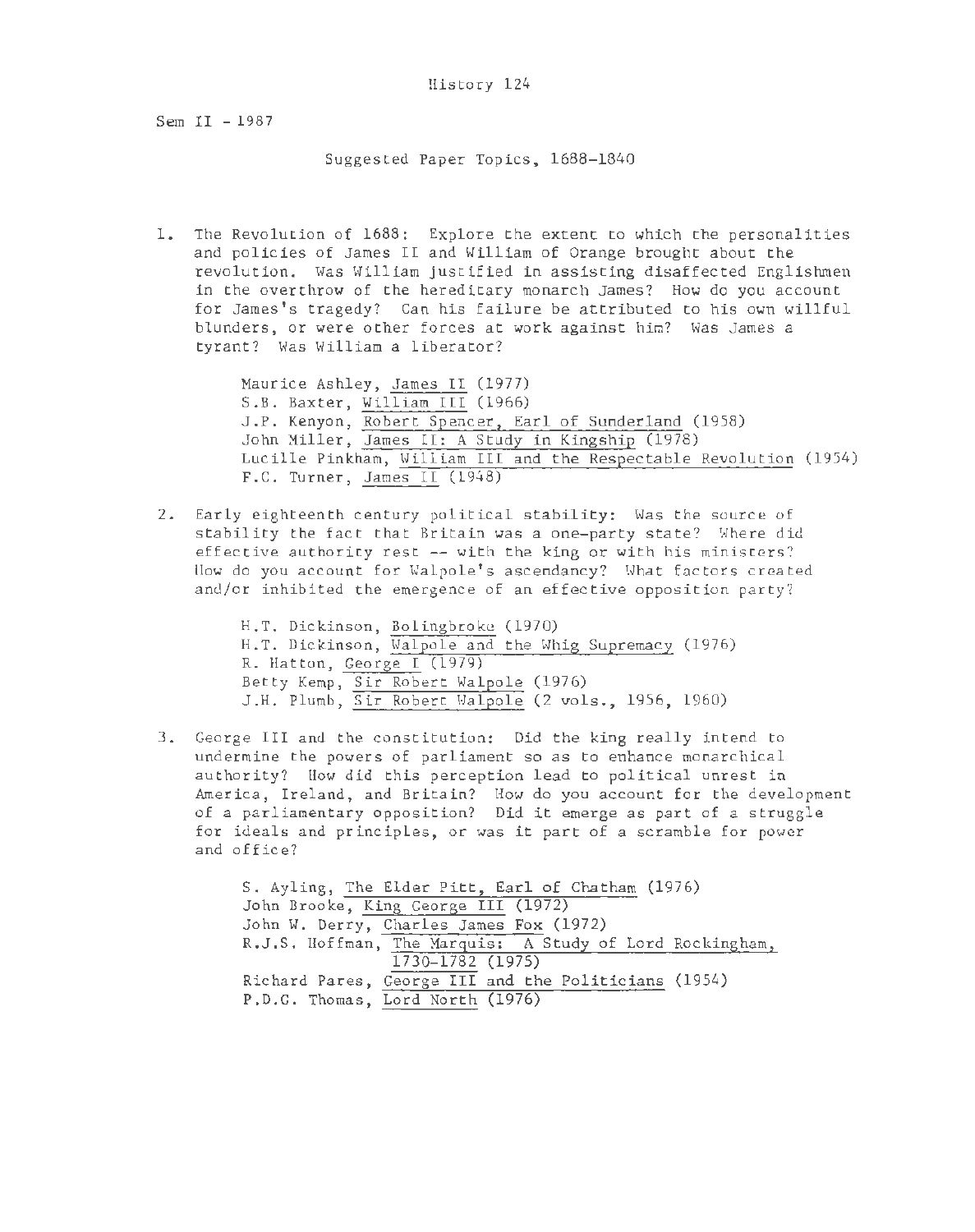4. The Evangelicals: How do you account for the emergence of this brand of religious enthusiasm? How significant was it? What areas of public policy did it affect? Was it a force for change or a counterrevolutionary movement?

> J. Baker, John Wesley and the Church of England (1970) M.L. Edwards, John Wesley and the Eighteenth Century (1933) E.M. Forster, Harianne Thornton (1956) R. Furneaux, William Wilberforce (1974) M. Gladys Jones, Life of Hannah More (1952) Standish Meacham, Henry Thornton of Clapham, 1763-1815 (1963) John Pollock, Wilberforce (1974) 0. Warner, Wilberforce and His Times (1962)

5. The radical challenge: How do you account for the emergence of political radicalism in the last quarter of the eighteenth century? How would you describe or define this radicalism? Hhat were the ideals, principles, issues, or events that provoked the radicals to action? How revolutionary were their aims, and how serious was the threat which they posed to the established order?

> J. Bronowski, William Blake and the Age of Revolution (1972) David Freeman Hawke, Paine (1974) Peter Marshall, William Godwin (1984) Raymond Postgate, That Devil Wilkes (1929, rev. ed. 1956) George Rude, Wilkes and Liberty (1962) John W. Osborne, John Cartwright (1972) D.O. Thomas, The Honest Mind: The Thought and Work of Richard Price (1977) Claire Tomalin, The Life and Death of Mary Wollstonecraft (1974)

6. The new entrepreneurs: What kind of men were responsible for the transformation of the British economy in the eighteenth and early nineteenth centuries? To what did they owe their success? Hhat new values did they espouse? How were they changing the lives of millions of English men and women?

> H.W.E. Dickinson, Matthew Boulton (1937) R.S. Finton and A.P . Wadsworth, The Strutts and the Arkwrights, 1758-1830 (1958) M.W. Flinn, Men of Iron: The Crowleys in the Early Iron Industry (1962) R.A.C. Parker, Coke of Norfolk: A Financial and Agricultural Study, 1707-1842 (1975) W.G. Rimmer, Marshalls of Leeds (1960) B. and H. Wedgwood, The Wedgwood Circle, 1730- 1897 (1980)

 $\sim$   $\sim$ 

 $\sim$   $\sim$   $\sim$ 

 $\sim$  -  $\sim$ 

 $\sim 100$ 

 $\dots$  .

 $\alpha$  ,  $\alpha$  ,  $\alpha$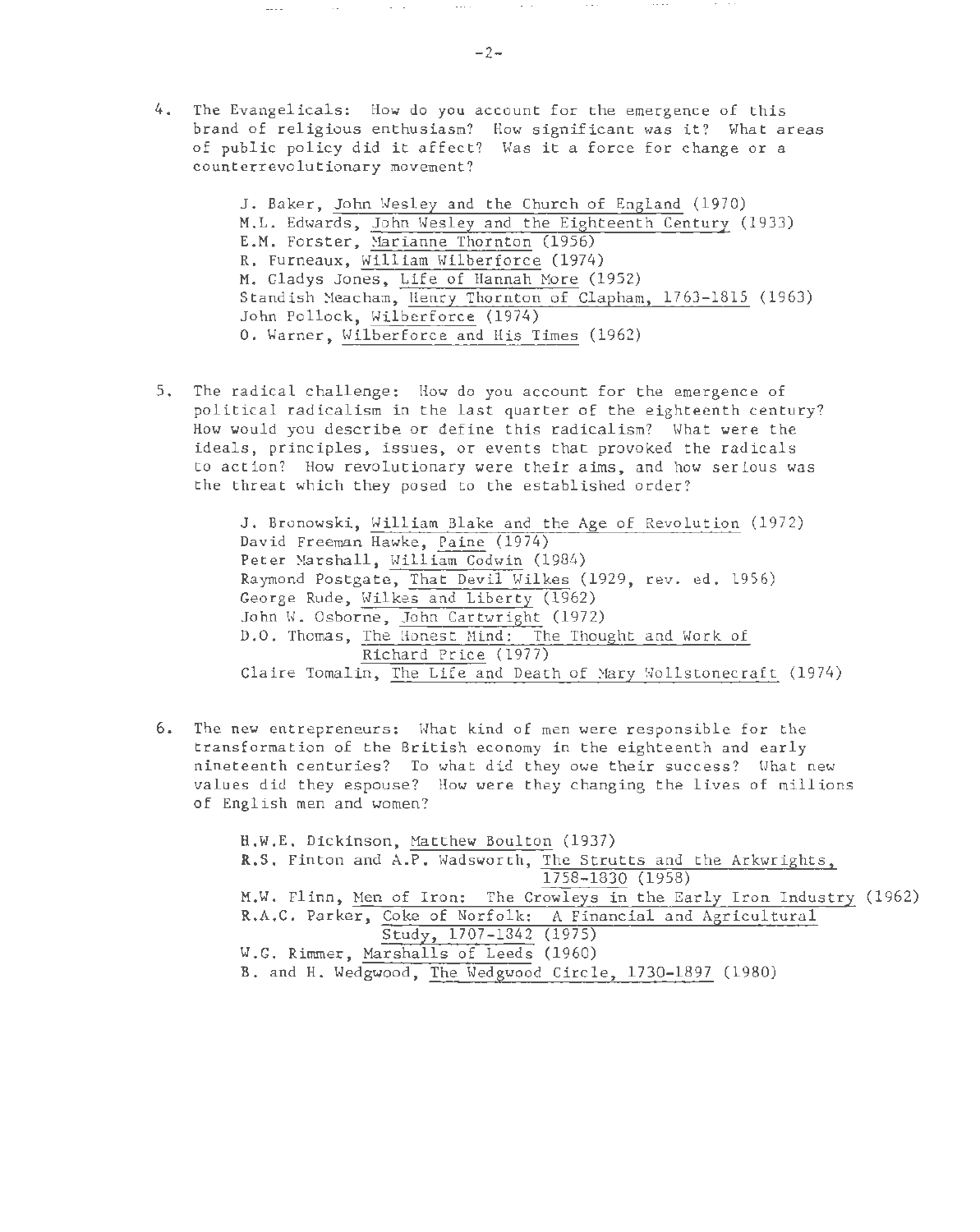7. The social radicals: Was the industrial revolution a mixed blessing? What were the social costs of transforming the English economy? What proposals were advanced to minimize costs?

| Samuel Bamford, Passages in the Life of a Radical (1841)           |
|--------------------------------------------------------------------|
| G.D.H. and M. Cole, The Opinions of William Cobbett (1944)         |
| Cecil Driver, Tory radical: The life of Richard Oastler (1946)     |
| R.G. Kirby and A.E. Musson, The Voice of the People: John          |
| Doherty, 1798-1854: Trade Unionist, Radical and Factory            |
| Reformer (1976)                                                    |
| J.F.C. Harrison, Quest for the New Moral World: Robert Owen and    |
| the Owenites in Britain and America (1969)                         |
| John Stuart Mill, On Bentham and Coleridge, with an introduction   |
| by $F.R.$ Leavis (1967)                                            |
| John W. Osborne, William Cobbett: His Thought and His Times (1966) |
| Mary Thale, ed., The Autobiography of Francis Place (1972)         |
| Iowerth Prothero, Artisans and Politics in Early 19th-century      |
| London: John Gast and His Times (1979)                             |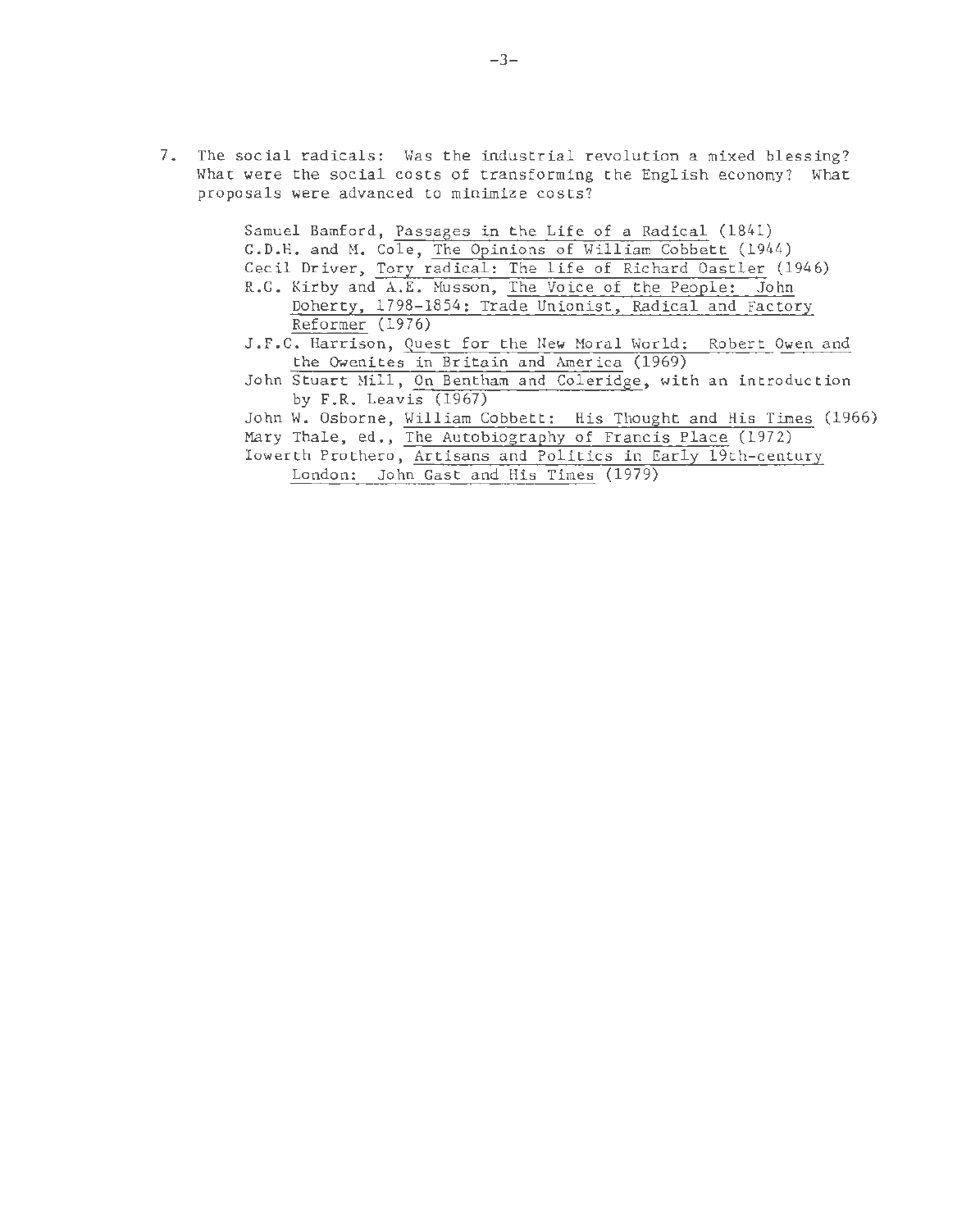## Suggested Paper Topics, 1840-present

1. From Tory to Conservative: Discuss the transformation of the Tory party of Robert Peel into the Conservative party of Derby and Disraeli. What effect did the split in the Tory party have on British politics in the mid-19th century? Who was to blame for this split? Assess the political acumen of Peel, Disraeli or Derby.

> Robert Blake, Disraeli (1966) Norman Gash, Sir Robert Peel (1972) W.O. Jones, Lord Derby and Victorian Conservatism (1956) Robert Stewart, The Politics of Protectionism: Lord Derby and the Protectionist Party (1971)

2. The challenge from Ireland: Discuss the intrusion of Irish affairs into Westminster politics. How did O'Connell or Parnell contribute to the development of British political parties? What were the Irish grievances and the remedies proposed? Why did such solutions provoke resistance in England?

> F.S.L. Lyons, Charles Stewart Parnell (1977) Angus Macintyre, The Liberator: Daniel O'Connell and the Irish Party (1977)

3. The Chartists: How do you explain the emergence and decline of Chartism in the 1830s and 1840s? What was the Chartist program? What kind of people became involved in the movement? Were their aims revolutionary or reformist?

> Thomas Cooper, The life of Thomas Cooper, Written by Himself (1872) William Lovett, The Life and Struggles of William Lovett.... (1876) A. Plummer, Bronterre: A Political Biography of Bronterre O'Brien, 1804-1864 (1971) D. Read and E. Glasgow, Feargus O' Connor: Irishman and Chartist (1961) David Williams, Life of John Frost (1939)

4. The Victorians: Can you define a particular Victorian ethos? How does the subject of the biography you have chosen exemplify this ethos?

> Robert Blake, Disraeli (1966) Herman Ausubel, John Bright: Victorian Reformer (1966) John Clive, Macaulay: The Making of an Historian (1974) E.J. Feuchtwanger, Gladstone (1976) Gordon S. Haight, George Eliot (1968)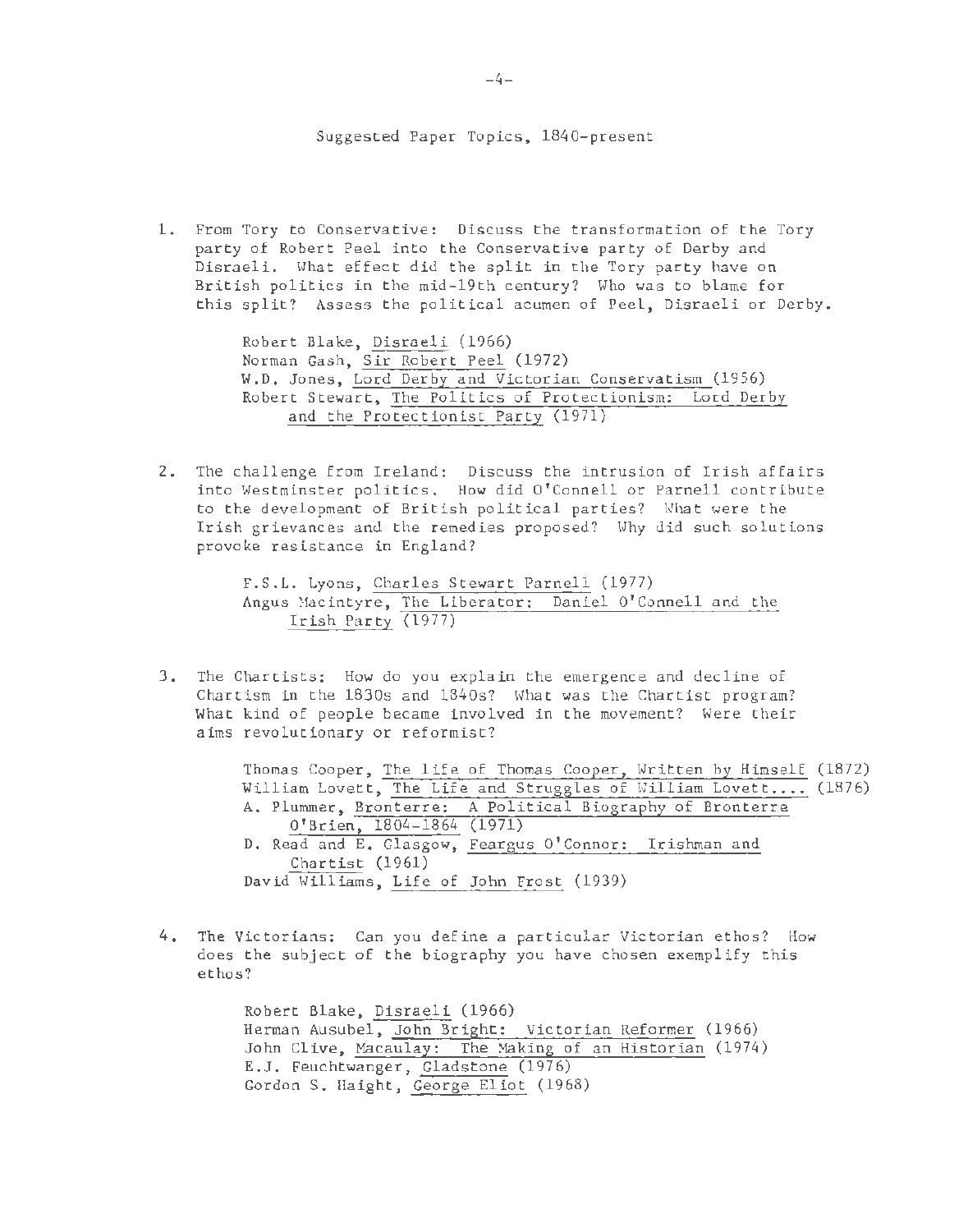Sir Philip Magnus, Gladstone (1954) J . D.Y. Peel , Herbert Spencer: The Evolution of a Sociologist (1971) Keith Robbins, John Bright (1979) John M. Robson, The Improvement of Mankind: The Social and Political Thought of John Stuart Mill (1968) Alan Ryan, John Stuart Mill (1970) Robert K. Webb, Harriet Martineau: A Radical Victorian (1960) Cecil Woodham-Smith, Florence Nightingale (1950)

5 . Labour finds a voice: How do you account for the aggressiveness of the working class and its champions through trade unionism, politics, or socialist movements in the late nineteenth and early twentieth centuries? How did the conditions of the time foster such assertiveness? What challenge did Labour pose to the established order? What were their grievances and aims? Here they revolutionary or reformist?

> Margaret Cole, Growing Up into Revolution (1926) Michael Foot, Aneurin Bevan (vol. 1, 1962) Yvonne Kapp, Eleanor Marx (2 vols., 1972) Jenny Lee, My Life with Nye (Aneurin Bevan) (1980) Tom Mann, Memoirs (1967) David Marquand, Ramsay MacDonald (1977) Hannah Mitchell, The Hard Hay Up (1977) K.O. Morgan, Kier Hardie (1967) Kelly Huggeridge and Ruth Adam, Beatrice Hebb (1967) Sheila Rowbotham, A New World for Women: Stella Brown (1977) Ben Tillett, Memories and Reflections (1931) Dona Torr, Tom Mann and His Times (1956) Beatrice Webb, My Apprenticeship (1926)

6. Lloyd George: Was he a statesman or an opportunist? Was he an asset or a detriment to the Liberal party?

> John Campbell, Lloyd George: The Goat in the Wilderness (1977) John Grigg, The Young Lloyd George (1976) John Grigg, Lloyd George: The People's Champion (1978) Tom Jones, Lloyd George (1951) Kenneth O. Morgan, Lloyd George (1974) Peter Rowland, Lloyd George (1976)

7. The impact of World War I: Discuss the shock produced by the Great War at home or at the front. Why can it be said that August 1914 was the end of an era, of a way of life never to be retrieved? What lessons did survivors learn from the war?

> Enid Bagnold, Diary Without Dates (1918) Vera Brittain, Testament of Youth (1933) Robert Graves, Good-bye to All That (1929) Christopher Hassall, Rupert Brooke (1964) Siegfried Sassoon, Memoirs of an Infantry Officer (1967) Siegfried Sassoon, Siegfried's Journey, 1916-20 (1946)

 $\sim$ 

 $\sim 1000$ 

 $\sim 10^{-1}$ 

 $\mathcal{L} = \{1,2,3\}$ 

 $\sim 10^{-1}$